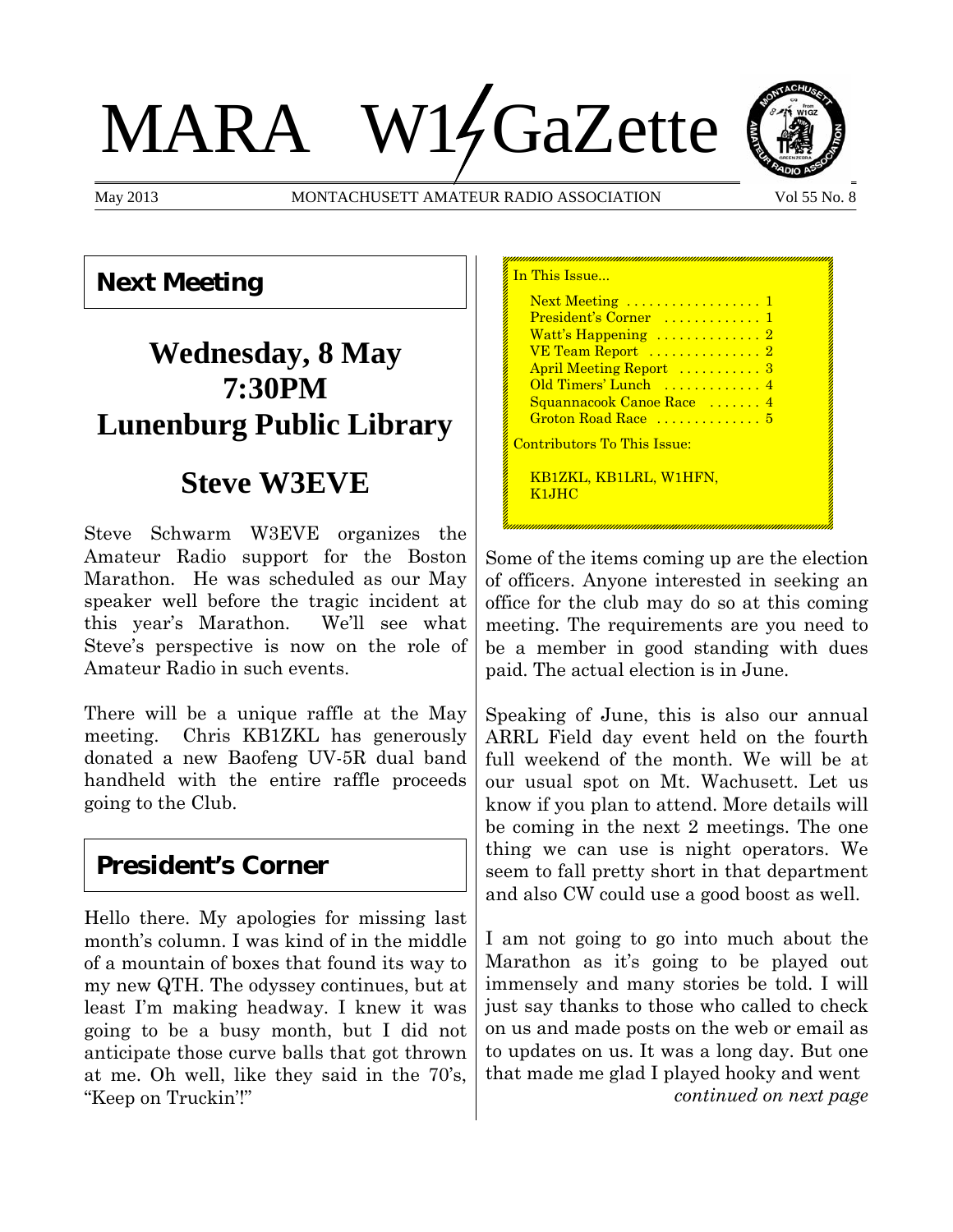## **Watt's Happening**

#### **Sundays, 0800 local 5330.5** (ch 1) USB

Western Mass Emergency 60M Net Alternate frequencies are 5346.5 (ch 2), 5366.5 (ch 3), 5371.5 (ch 4), and 5403.5 (ch 5).

#### **Sundays, 0830 local 3937**

Western Mass Emergency Net. Alternate frequency is 3942 in case of QRN, QRM, or frequency in-use. Also a good idea to scan up and down 10kHz if you cannot find the net.

**Sundays, 0900 local 145.45-** Montachusett Emergency Net

**Mondays, 2000 local 147.525 simplex** Worcester Emergency Simplex Net

**Wednesdays, 1900 local 145.37-** Gardner/Templeton Emergency Net

**Wednesdays, 2100 local 28.341** Harvard Repeater Club 10 meter sideband net "Activity Night"

**Nightly, 2100 local 146.97-** Central Mass Traffic Net

**First Monday, 1900 local 3943, 7245** RACES Net

**Sunday, May 19; Cambridge MA** Flea at MIT; 3rd Sunday April - October

**15 June; Newington CT** NARL hamfest, St. Mary School, 8am

Additional ham fest and flea market information can be found on the W1GSL New England Area Ham - Electronic Flea Market list at http://web.mit.edu/w1gsl/Public/ne-fleas

## **President's Corner**

*continued from page one*

to do my little part in this. I am incredibly fortunate that I witnessed first hand the contribution and extreme professionalism the group of Amateur Radio volunteers have demonstrated on that historic and sad day. One that will inspire me to train more to handle this and whatever comes our way again. Something I hope I don't have to use, but be ready if it does.

73, Ray, KB1LRL

# **VE Team Report**

Due to Ralph's schedule there was no April exam session.

The next session is scheduled for May 22.

The MARA Volunteer Exam Team schedules sessions for the fourth Wednesday of most months at the Lunenburg Senior Center, 25 Memorial Drive, Lunenburg MA.

All levels of examination are available. Candidates should pre-register with Paul KD1YH at 978.597.6535 or by email to phupham@verizon.net.If no candidates have pre-registered by the Saturday prior to the scheduled session the session will be canceled.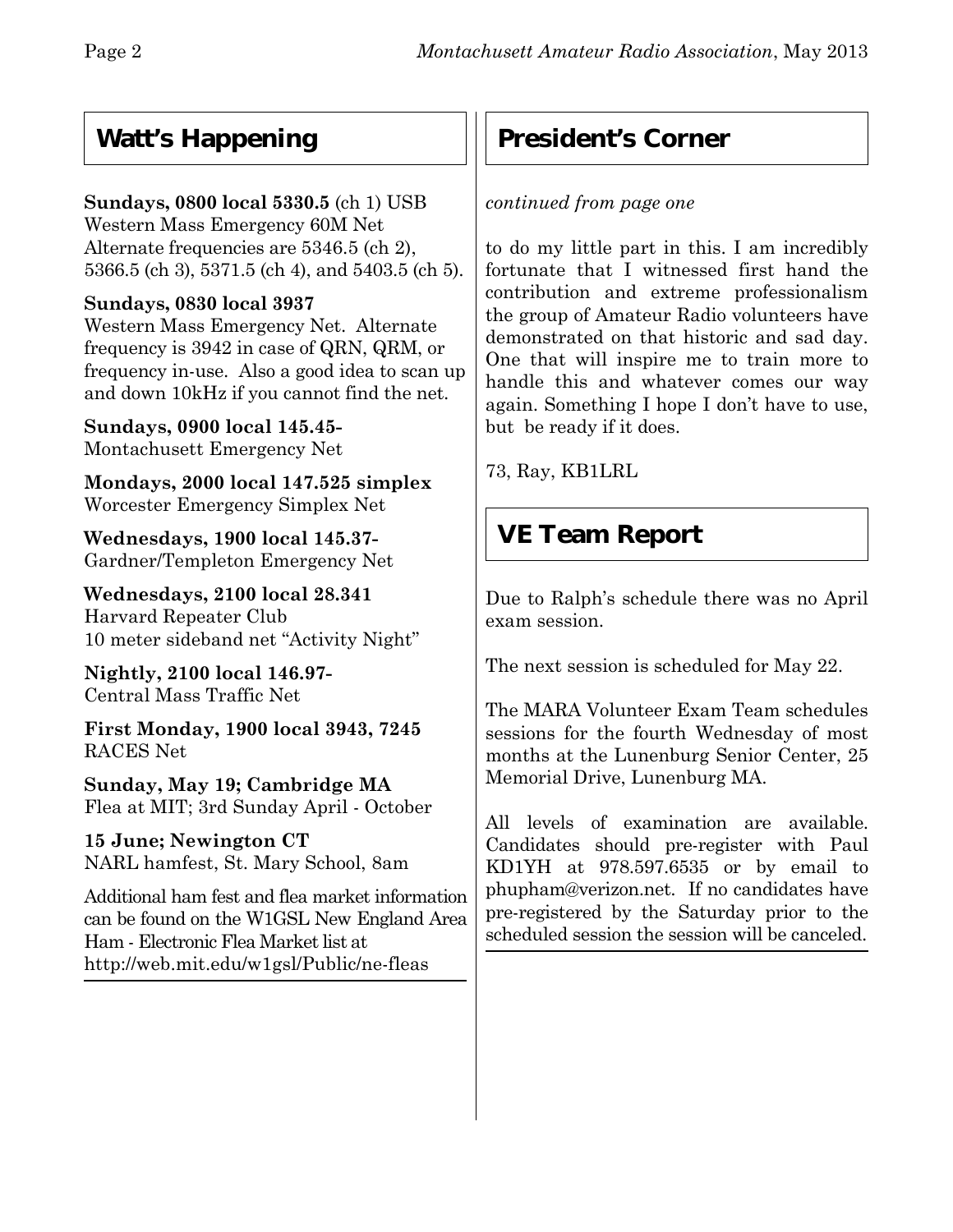## TheMARA W1/GaZette

is published by the Montachusett Amateur Radio Association just prior to the monthly meeting. The newsletter is distributed free to members and friends of Amateur Radio.

Contents copyright © 2013, MARA. Permission to use in other Amateur Radio publications with credit to MARA is hereby granted.

The deadline for materials to appear in the W1/GaZette is noon on the Sunday before the first Wednesday of the month.

#### **NEWSLETTER STAFF:**

| Editors:   | Ralph Swick KD1SM                  |
|------------|------------------------------------|
|            | <u>978-582-7351 kd1sm@arrl.net</u> |
| Webmaster: | Paul Upham KD1YH                   |

#### **MEMBERSHIP INFORMATION:**

| Club Secretary:       | <b>Barry Fox W1HFN</b>                     |                      |
|-----------------------|--------------------------------------------|----------------------|
| <b>Annual Dues:</b>   | Regular<br>Family<br><b>Fixed income</b>   | \$25<br>\$30<br>\$15 |
| Meetings:             | 2nd Wednesday, 7:30pm<br>September to June |                      |
| Mailing address: MARA | <b>PO Box 95</b><br>Leominster, MA 01453   |                      |
| Web site:             | http://www.w1gz.org/                       |                      |

#### **OFFICERS:**

| Ray Lajoie, KB1LRL<br>rplajoie@comcast.net        | <b>President</b>      |
|---------------------------------------------------|-----------------------|
| Tom Antil, AB1GF<br>thantil@comcast.net           | <b>Vice President</b> |
| Barry Fox, W1HFN<br>foxbw@comcast.net             | <b>Secretary</b>      |
| Gordon LaPoint, N1MGO<br>n1mgo@arrl.net           | Treasurer             |
| Charlie Cayen, KT1I<br>kt <sub>1</sub> i@arrl.net | Trustee               |
| MARA owns and operates the W1GZ repeater on       |                       |

145.45 (CTCSS 74.4) in Fitchburg.

#### **April Meeting Report**

Minutes of the Montachusett Amateur Radio Association

#### 10 April 2013

The meeting was called to order at 7:30 by Ray KB1LRL. Introductions were made, those in attendance were: Ray KB1LRL, Gary K1YTS, Norm W1BYH, Gordon N1MGO, Tom AB1GF, Charlie KT1I, Ken KB1UVP, Tom W0TJP, Paul KD1YH, John KK1X, Tom K1JHC, Bruce KB1YRS, Ralph KD1SM, Giuilio KB1TKD, Jim K1BEZ, Aaron KB1ZKO and Barry W1HFN. Our guest speaker was Steve N1BDA.

It was moved and seconded to accept the minutes of our last meeting as it appeared in the newsletter. Treasurer's report; the balance is \$1,666.10 and 298.50 in the repeater fund. The raffle brought in \$36.00, and the winner of the \$40 ARRL gift certificate was Tom K1JHC.

The Technical Committee reports the IRLP PC is to be moved to Ray KB1LRL new QTH and the echo link to Tom AB1GF new QTH. Both hope to be back on line ASAP.

Tom K1JHC gave a report on the condition of Al KB1TNN who has been diagnosed with congestive heart failure. He would appreciate any visitors who could stop by.

The annual Townsend canoe race will be held the 13th, so far there are 7 hams and 4 civilians who are interested in getting licensed signed up to assist. Participants are asked to meet at the Townsend VFW at 9AM that day. The Boston Marathon will be held the 15th, many volunteers needed for that event. The Groton Road Race will be held on the 28th, volunteers are needed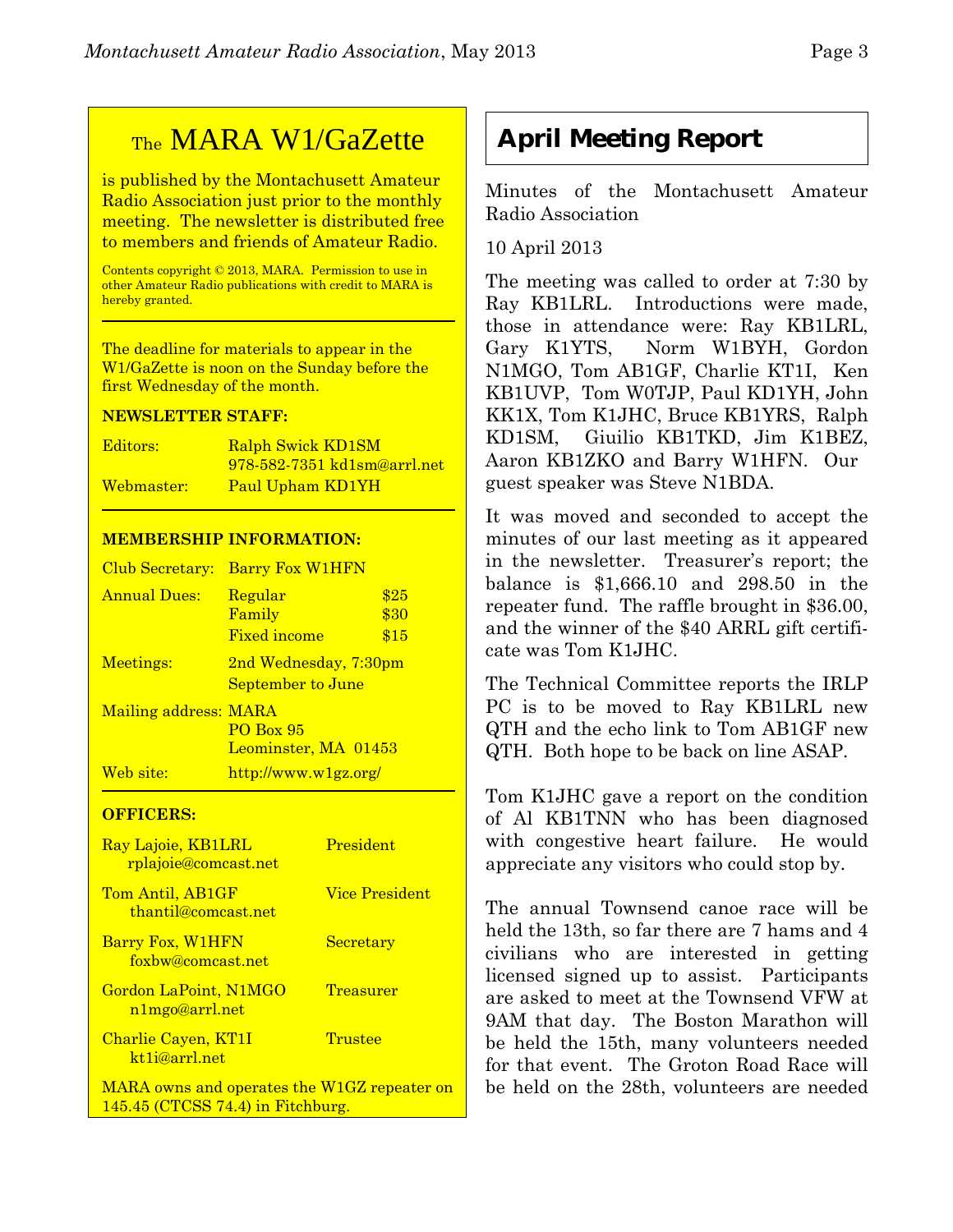and appreciated. The organizers have mentioned that the event could not go on without the help of the hams. The Longsjo race committee has not as yet contacted us regarding the bicycle race this year, we will adopt a wait and see attitude. In any event, it will be held the weekend after Field Day.

Ray KB1LRL has been checking with the state regarding our use of Mt Wachusett for Field Day. It is expected we will have the use of the hill again this year.

A short break was taken for refreshments and socializing.

Our guest speaker, Steve N1BDA gave an informative talk on planning and constructing "Go-Kits" for communication events / emergencies.

A motion was made to adjourn at 9:50, seconded and carried.

Respectfully Submitted, Barry W1HFN, Secretary

## **Old Timers Lunch**

de Tom K1JHC

A meeting of the Old Timers was held on Wednesday May 1st. Members present were Charlie KT1I, Gary K1YTS, Tom K1JHC, Tom WA1RHP, Norm W1BYH, Ray KB1LRL, Paul N1QDX, and Ken KB1UVP. Ray and Gary were helping with the Marathon and worked after the bombing. With streets blocked, they did not get home until two AM.

Why not join us at Bickford's Restaurant on the first Wednesday of each month at 12:30 PM.

#### **Squannacook Canoe and Kayak Race**

On Saturday April 13 MARA members Gary K1YTS, Tom K1JHC, Nancy KB1KEF, Ken KB1UVP, Charlie KT1I, Barry W1HFN, John KK1X, and Ralph KD1SM were joined by NVARC members Bob AB1CV, Stan KD1LE, and Ed N1YFK at the Townsend Lion's Club Squannacook River Canoe and Kayak Race.

Thirty four canoes and kayaks entered the event and all but one finished. The river was very high this year, causing one canoe team to capsize shortly after starting. With the cold temperatures they decided to withdraw rather than continue.



Above: the lead canoe team passes the Meetinghouse Road checkpoint.

Below: Bob AB1CV awaits the final team at the finish.

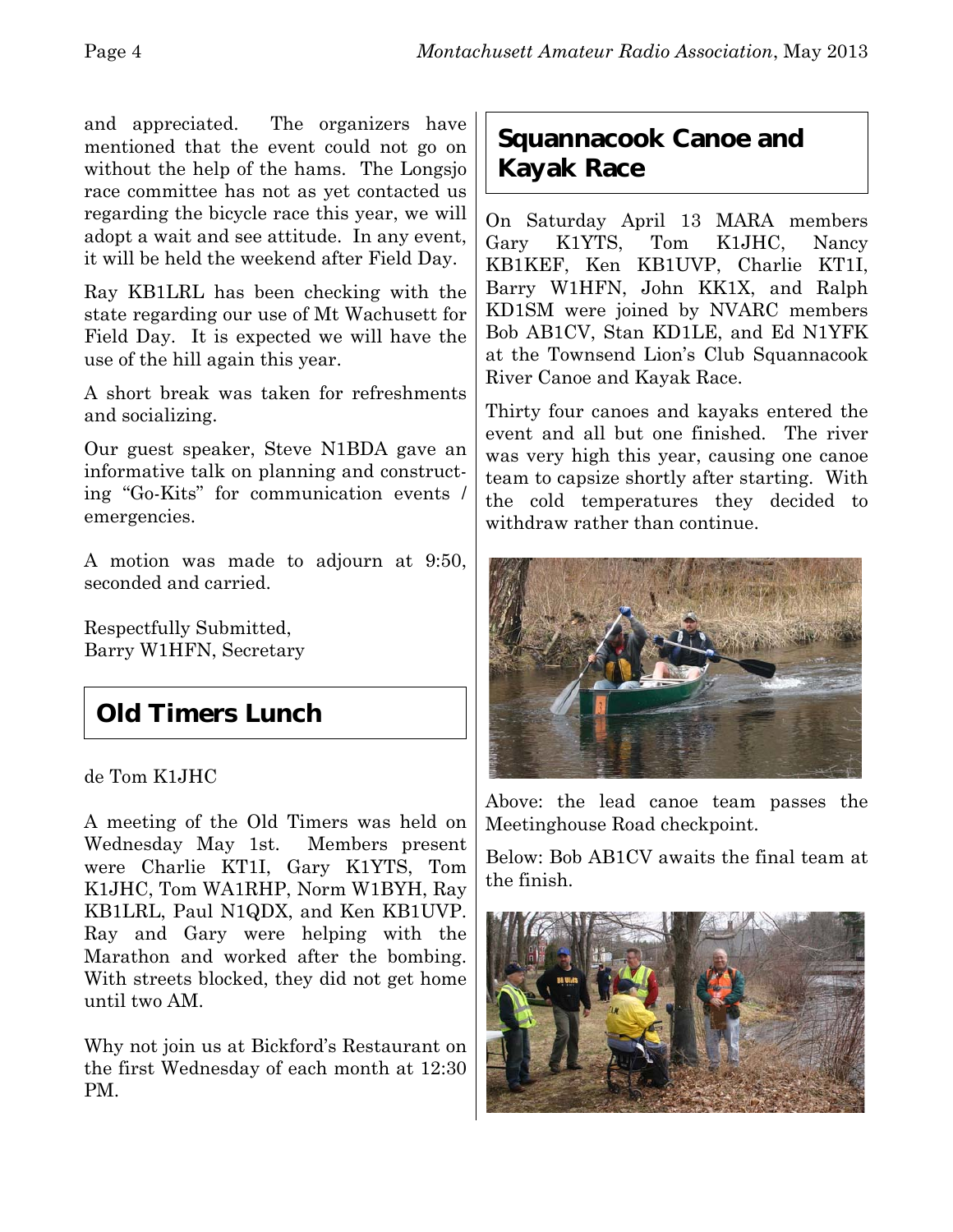

Above: Nancy KB1KEF and daughter, Ken KB1UVP, Tom K1JHC, John KK1X, daughter #2 of KB1KEF, Gary K1YTS, Ray KB1LRL, Ed N1YFK, Barry W1HFN, Stan KD1LE (kneeling), Charlie KT1I, Shirly Coit (Townsend EMA Director), and Bob AB1CV. KD1SM behind the camera.

#### **Groton Road Race**

On Sunday April 28 MARA members Gary K1YTS, Nancy KB1KEF, Ray KB1LRL, Ken KB1UVP, Ralph KD1SM John KK1X, Tim KQ1Y, and Gordon N1MGO joined twenty nine other Amateur Radio operators organized by the Nashoba Valley Amateur Radio Club to support the Groton Road Race.

1700 runners participated in the two main events; the 5k and 10k races.



Above: runners in the 10K race pass the Net Control Station location.

KD1SM photo